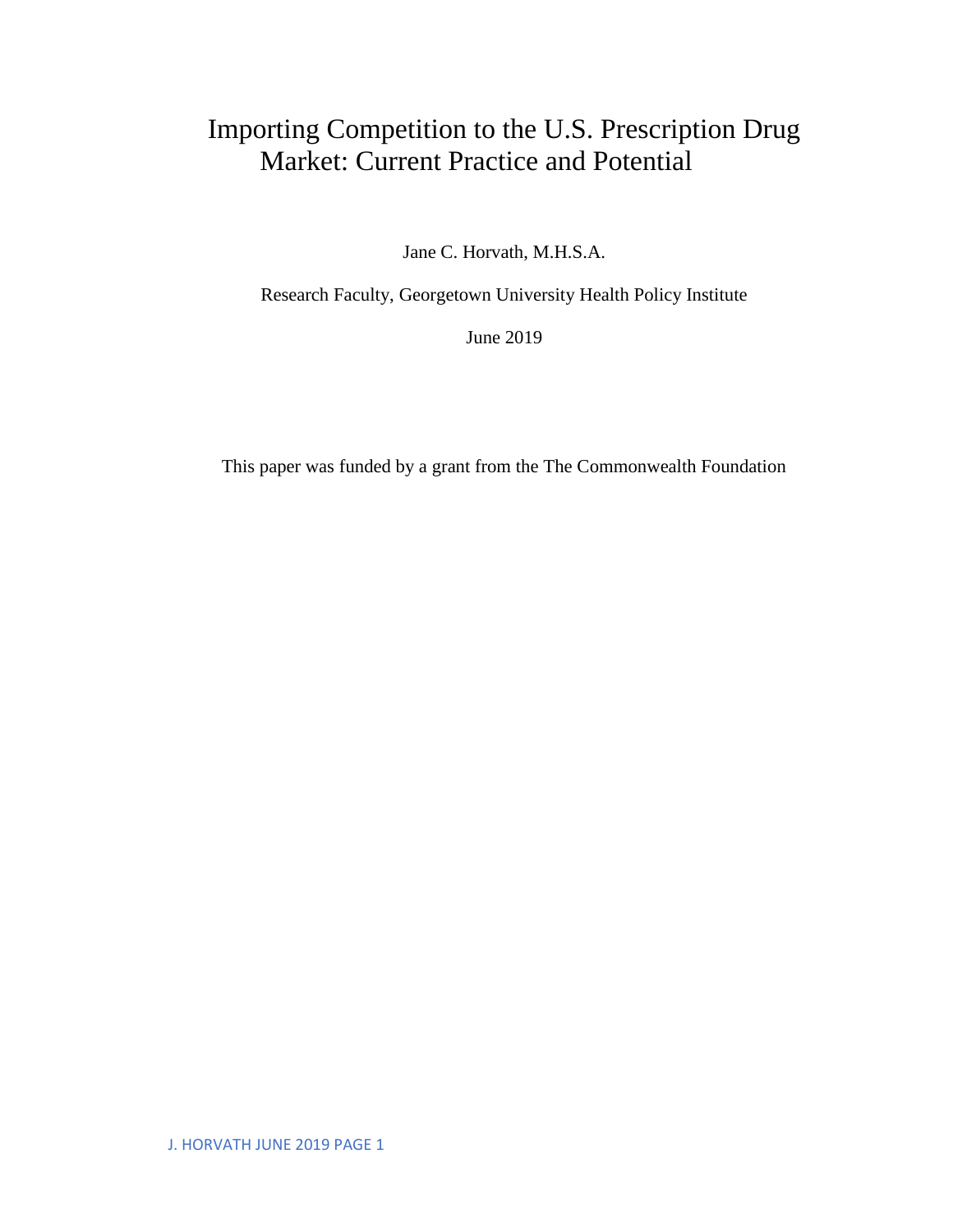## Federal and State Prescription Drug Importation Will Improve Market Competition

By Jane Horvath

The Florida legislature moved quickly this Spring to pass a bill that allows the state to import lower cost prescription drugs. Recently, in a show of support, the Trump administration directed Secretary of Health and Human Services (HHS) Azar to help Florida create a program that HHS can approve.<sup>i</sup> Colorado, Maine and Vermont also enacted importation laws last month and last year, respectively.

These state laws will be important test cases of how existing federal law will be used to permit safe importation of lower cost prescription drugs by entities other than manufacturers or the Food and Drug Administration (FDA). Existing law permits both wholesale and personal importation of prescription drugs from Canada with the approval of the HHS Secretary.

State and federal policymakers increasingly see importation as a mechanism by which to improve market functioning--creating more market competition based on price -- as demonstrated by the variety of bi-partisan federal bills, state law and pending legislation, as well the Administration's own policies to expand prescription drug importation.

#### **Administration Proposals are Consistent with State Proposals**

In addition to working with Florida, the Administration is developing importation policies of its own. The FDA plans to import generic drugs when the US supply is sufficient but lacking price competition.<sup>ii</sup> FDA recently finalized [guidance](https://www.fda.gov/regulatory-information/search-fda-guidance-documents/considerations-demonstrating-interchangeability-reference-product-guidance-industry) for using imported (lower cost) biologics for purposes of developing (lower cost) biosimilar products for the US market.

#### **Importation and safety**

People may not know that drug importation is an idea with history. Since about 2010, the FDA has facilitated the importation of medically critical drugs that are in short supply until domestic manufacturing reaches adequate capacity to end the shortage. A Canadian company, CanaRx, has worked with about 500 U.S. cities, counties, school districts, and private employers since about 2004 to help employees find the lowest cost source for their prescription drugs in Canada, Australia, or Great Britain.<sup>iii</sup> Government and private employers incentivize employees to use CanaRx for prescription fulfillment through no, or lower drug copayments for purchases through CanaRx. U.S. public and private employers have been using CanaRx seemingly without incident since about 2004.

Importation is almost commonplace already. At least 40 percent of the prescription drugs used in the U.S. are manufactured abroad, and our products are considered very safe.<sup>iv</sup> This data is from 2014 and the volume of importation has only grown since then as our pharmaceutical industry has become truly global in manufacturing and distribution.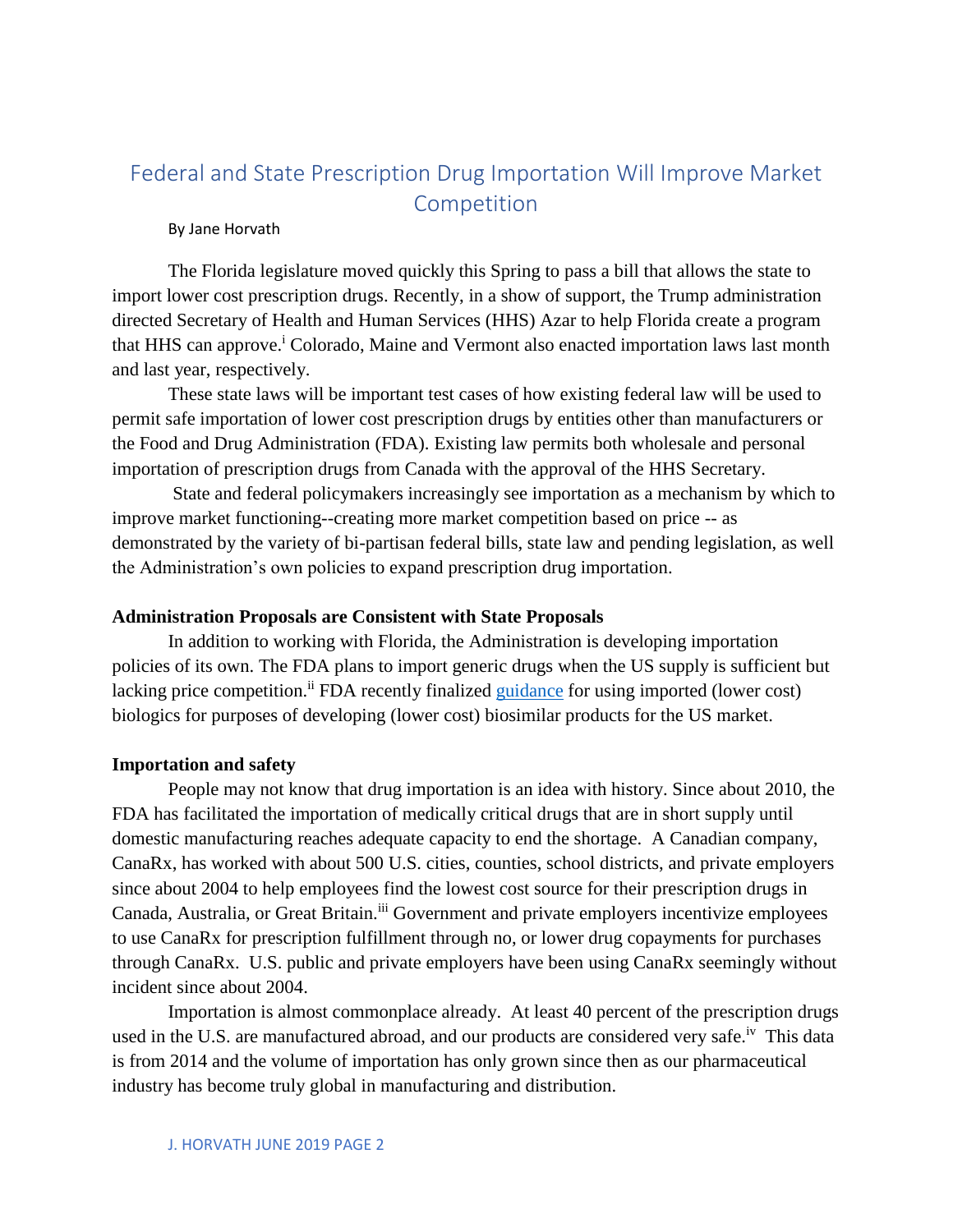Five former FDA commissioners issued a statement arguing against importation of all drugs.<sup>v</sup> But the Commissioners were addressing an open-borders approach for individual/personal importation, rather than government-administered, limited wholesale importation in certain situations where market competition is stymied. State importation plans are government-administered and generally limited in scope, with strong savings and safety components. Existing federal laws, regulations, and standards would enable safe, controlled approaches.

Former FDA Commissioner Gottlieb has noted that any drug manufactured overseas for the U.S. market is made in the same FDA-registered plant that makes the drug for markets in other countries.<sup>vi</sup> He restated the point in congressional testimony --, he noted that FDA concerns have more to do with internet pharmacies than with drugs manufactured and licensed in other countries, and managed by regulated entities in those countries.

Many improvements to the safety and security of the drug supply chain have occurred as the pharmaceutical industry has become global. U.S. laws which are driving technology that creates more secure distribution systems – even as that distribution system grows outside U.S. borders. The most important piece of drug supply safety legislation in recent years is the Drug Quality and Security Act (DQSA) of 2013. Title II, the Drug Supply Chain Security Act, is designed to improve detection and removal of potentially dangerous drugs from the supply chain according to the FDA. The DQSA is forcing development of an interoperable electronic system to identify and trace pharmaceuticals from the pharmacy back to the point of origin.

U.S. standards for manufacturing and handling of prescription drugs are similar to those of many other countries. Because of that alignment, the EU and the FDA will accept each other's inspection findings for manufacturing plants within their borders. The US also has a long-standing reciprocity agreement with Canada for information sharing on compliance rather than deeming compliance across the two countries.

States are proposing importation plans that are government administered, generally limited in scope, and have strong savings and safety components.

### **Recommendations for safe and effective importation**

State-administered prescription drug importation requires new administrative structures to assure that the program does not put the public at greater risk than our existing drug supply system. The system has to assure savings as well, after accounting for new administrative costs that may result. In order to meet these goals, state-administered importation programs should:

- Adapt and apply existing federal laws, regulations, and standards that enable safe, controlled approaches to importation.
- Avoid significantly adding to FDA workload.
- Finance added FDA workload and state staffing through new or increased licenses and fees for participating supply chain vendors.
- Be managed or overseen locally/regionally by States or non-profits to relieve resource pressure on the FDA.